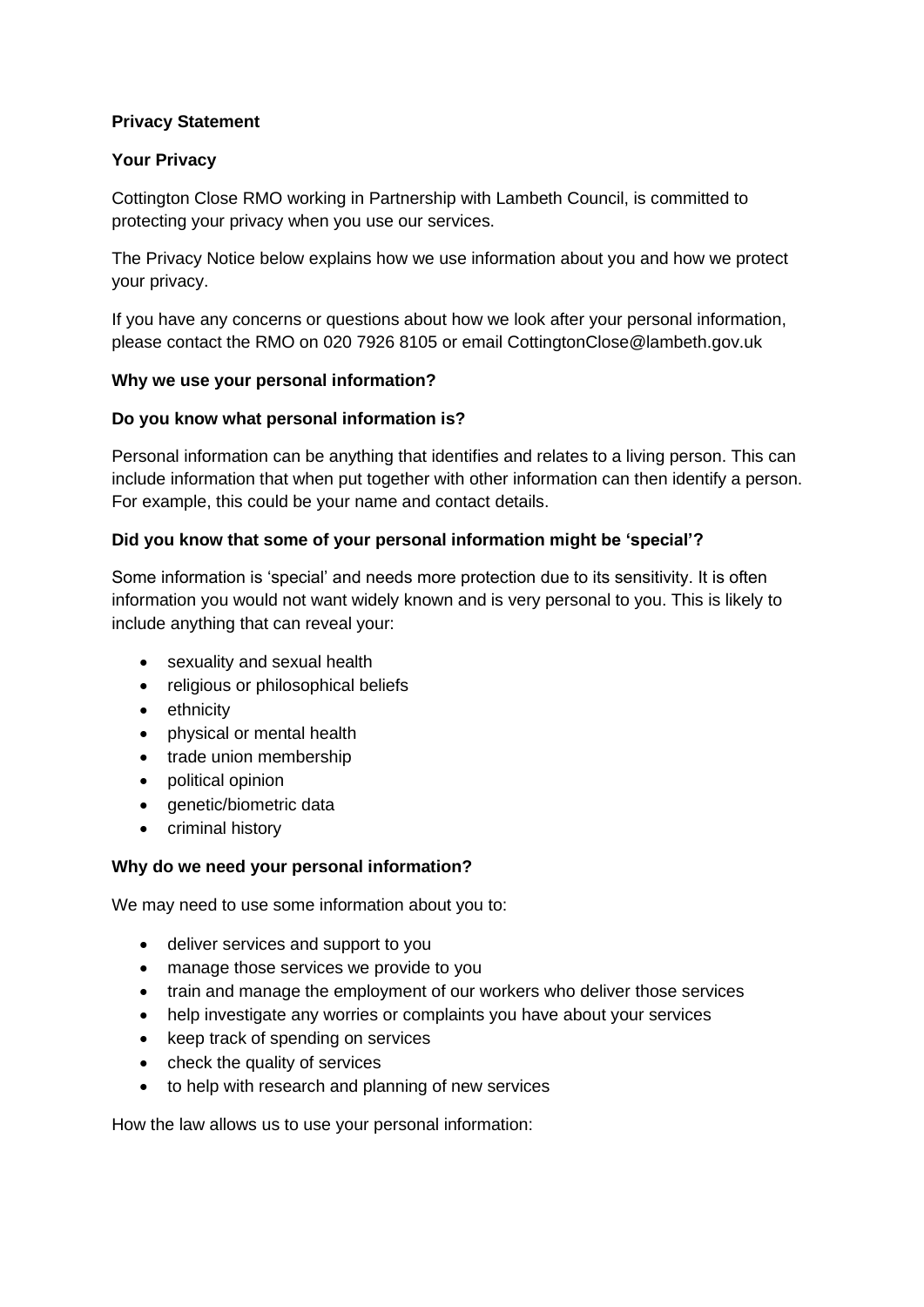There are several legal reasons why we need to collect and use your personal information.

Generally, we collect and use personal information in the where:

- you, or your legal representative, have given consent
- you have entered into a contract with us
- it is necessary to perform our statutory duties
- it is necessary to protect someone in an emergency
- it is required by law
- it is necessary for employment purposes
- you have made your information publicly available
- it is necessary for legal cases
- it is to the benefit of society as a whole
- it is necessary for archiving, research, or statistical purposes

If we have consent to use your personal information, you have the right to remove it at any time. If you want to remove your consent, please contact us.

We only use what we need!

Where we can, we will only collect and use personal information if we need it to deliver a service or meet a requirement.

If we do not need personal information, we will either keep you anonymous if we already have it for something else or we will not ask you for it. For example, in a survey we may not need your contact details, so we will not ask for it in your responses.

If we use your personal information for research and analysis, we will always keep you anonymous or use a different name unless you've agreed that your personal information can be used for that research.

We do not sell your personal information to anyone else.

What you can do with your information

The law gives you a number of rights to control what personal information is used by us and how it is used by us.

You can ask for access to the information we hold on you

We would normally expect to share what we record about you with you whenever we assess your needs or provide you with services.

However, you also have the right to ask for all the information we have about you and the services you receive from us. When we receive a request from you in writing, we must give you access to everything we have recorded about you.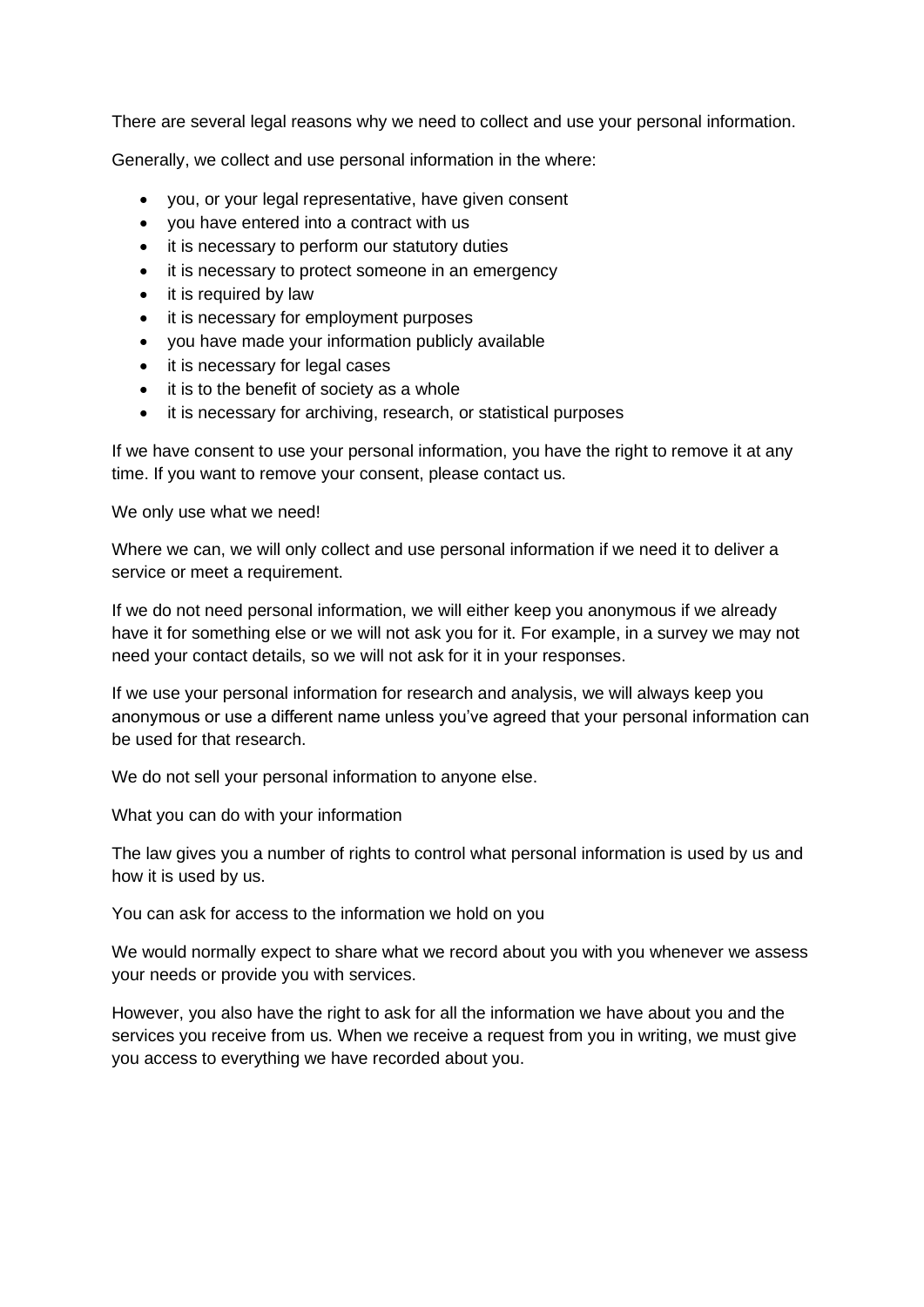However, we cannot let you see any parts of your record which contain:

- Confidential information about other people; or
- Data a professional think will cause serious harm to your or someone else's physical or mental wellbeing; or
- If we think that giving you the information may stop us from preventing or detecting a crime

This applies to personal information that is in both paper and electronic records. If you ask us, we will also let others see your record (except if one of the points above applies).

If you cannot ask for your records in writing, we'll make sure there are other ways that you can. If you have any queries about access to your information, please contact us.

You can ask to change information you think is inaccurate

You should let us know if you disagree with something written on your file.

We may not always be able to change or remove that information, but we'll correct factual inaccuracies and may include your comments in the record to show that you disagree with it.

You can ask to delete information (right to be forgotten)

In some circumstances, you can ask for your personal information to be deleted, for example:

- Where your personal information is no longer needed for the reason why it was collected in the first place
- Where you have removed your consent for us to use your information (where there is no other legal reason us to use it)
- Where there is no legal reason for the use of your information
- Where deleting the information is a legal requirement
- Where your personal information has been shared with others, we'll do what we can to make sure those using your personal information comply with your request for erasure.

Please note that we cannot delete your information where:

- we are required to have it by law
- it is used for freedom of expression
- it is for, scientific or historical research, or statistical purposes where it would make information unusable
- it is necessary for legal claims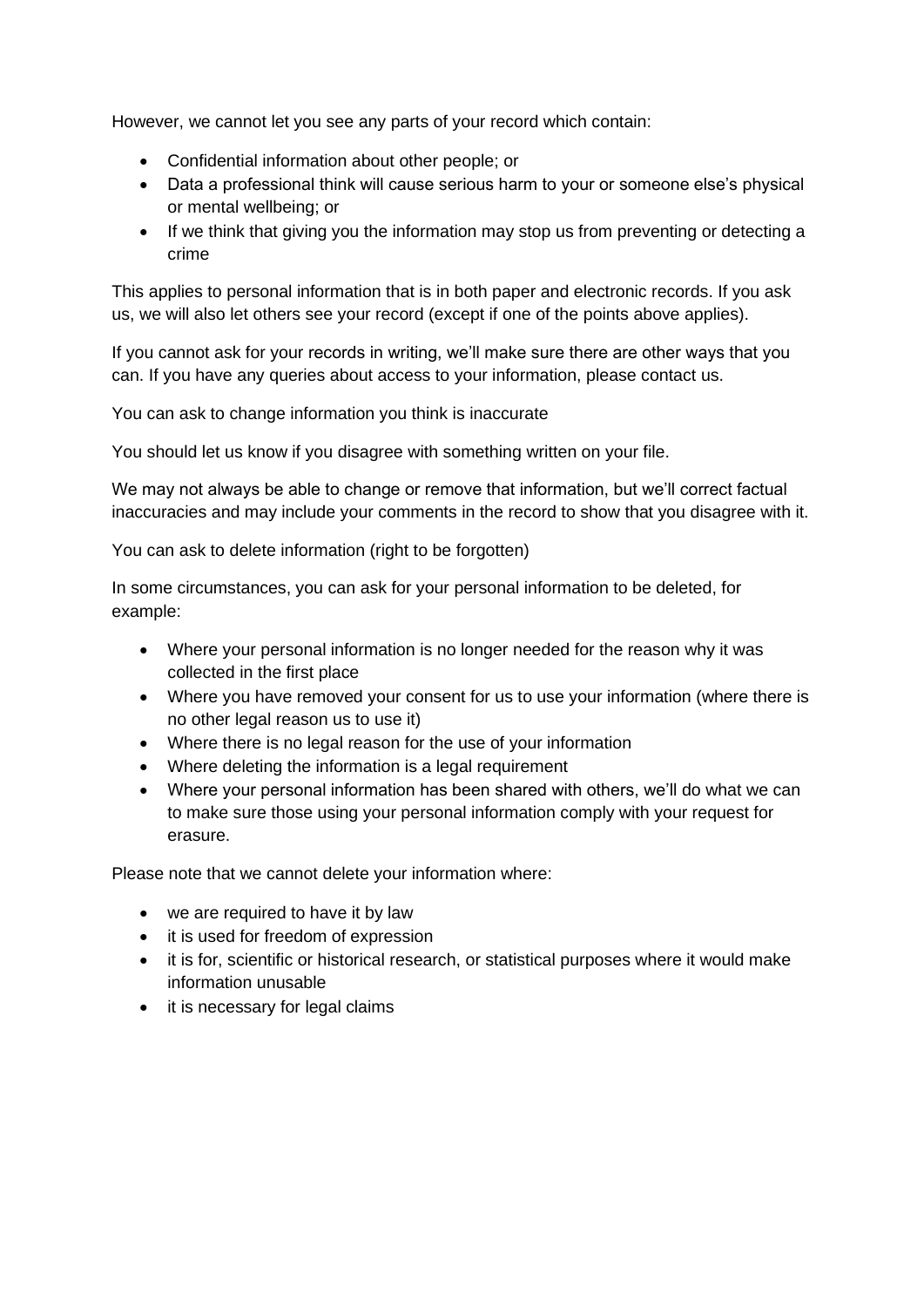You have the right to ask us to restrict what we use your personal information for where:

- you have identified inaccurate information, and have told us of it
- where we have no legal reason to use that information, but you want us to restrict what we use it for rather than erase the information altogether
- When information is restricted it cannot be used other than to securely store the data and with your consent to handle legal claims and protect others, or where it's for important public interests of the UK.
- Where restriction of use has been granted, we will inform you before we carry on using your personal information.

You also have the right to ask us to stop using your personal information for any RMO service. However, if this request is approved this may cause delays or prevent us delivering that service.

Where possible we will seek to comply with your request, but we may need to hold or use information because we are required to by law.

You can ask to have any computer made decisions explained to you, and details of how we may have 'risk profiled' you.

You have the right to question decisions made about you by a computer, unless it is required for any contract you have entered into, required by law, or you've consented to it.

You also have the right to object if you are being 'profiled'. Profiling is where decisions are made about you based on certain things in your personal information, e.g. your health conditions.

# **Who do we share your information with?**

We use a range of organisations to either store personal information or help deliver our services to you. Where we have these arrangements there is always an agreement in in place to make sure that the organisation complies with data protection law.

Sometimes we have a legal duty to provide personal information to other organisations. This is often because we need to give that data to courts, including:

- if the court orders that we provide the information; and
- if someone is taken into care under mental health law

We may also share your personal information when we feel there is a good reason that's more important than protecting your privacy. This does not happen often, but we may share your information:

- in order to find and stop crime and fraud
- or if there are serious risks to the public, our staff or to other professionals
- to protect a child
- to protect adults who are thought to be at risk, for example if they are frail, confused or cannot understand what is happening to them

For all these reasons the risk must be serious before we can override your right to privacy.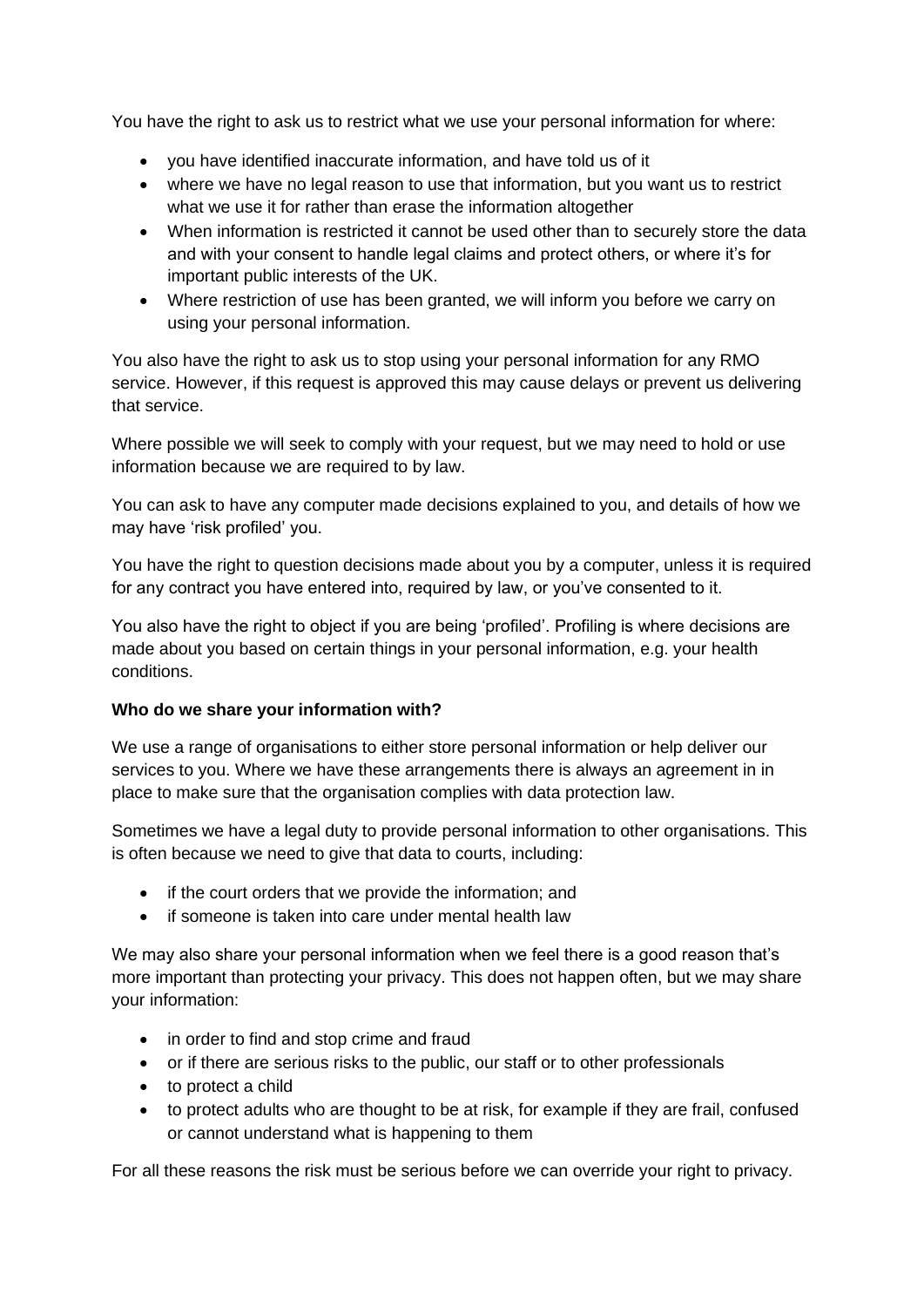If we're worried about your physical safety or feel we need to take action to protect you from being harmed in other ways, we'll discuss this with you and, if possible, get your permission to tell others about your situation before doing so.

We may still share your information if we believe the risk to others is serious enough to do so.

There may also be rare occasions when the risk to others is so great that we need to share information straight away.

If this is the case, we will make sure that we record what information we share and our reasons for doing so. We will let you know what we have done and why if we think it is safe to do so.

#### **How do we protect your information?**

We will do what we can to make sure we hold records about you (on paper and electronically) in a secure way, and we'll only make them available to those who have a right to see them. Examples of our security include:

Encryption, meaning that information is hidden so that it cannot be read without special knowledge (such as a password). This is done with a secret code or what is called a 'cypher'. The hidden information is said to then be 'encrypted'

Pseudonymisation, meaning that we will use a different name so we can hide parts of your personal information from view. This means that someone outside of the RMO could work on your information for us without ever knowing it was yours

Controlling access to systems and networks allows us to stop people who are not allowed to view your personal information from getting access to it

Training for our staff allows us to make them aware of how to handle information and how and when to report when something goes wrong

Regular testing of our technology and ways of working including keeping up to date on the latest security updates (commonly called patches)

#### **Where in the world is your information?**

Most of the personal information is stored on systems in the UK. But there are some occasions where your information may leave the UK either in order to get to another organisation or if it is stored in a system outside of the EU.

We have additional protections on your information if it leaves the UK ranging from secure ways of transferring data to ensuring we have a robust contract in place with that third party.

We will take all practical steps to make sure your personal information is not sent to a country that is not seen as 'safe' either by the UK or EU Governments.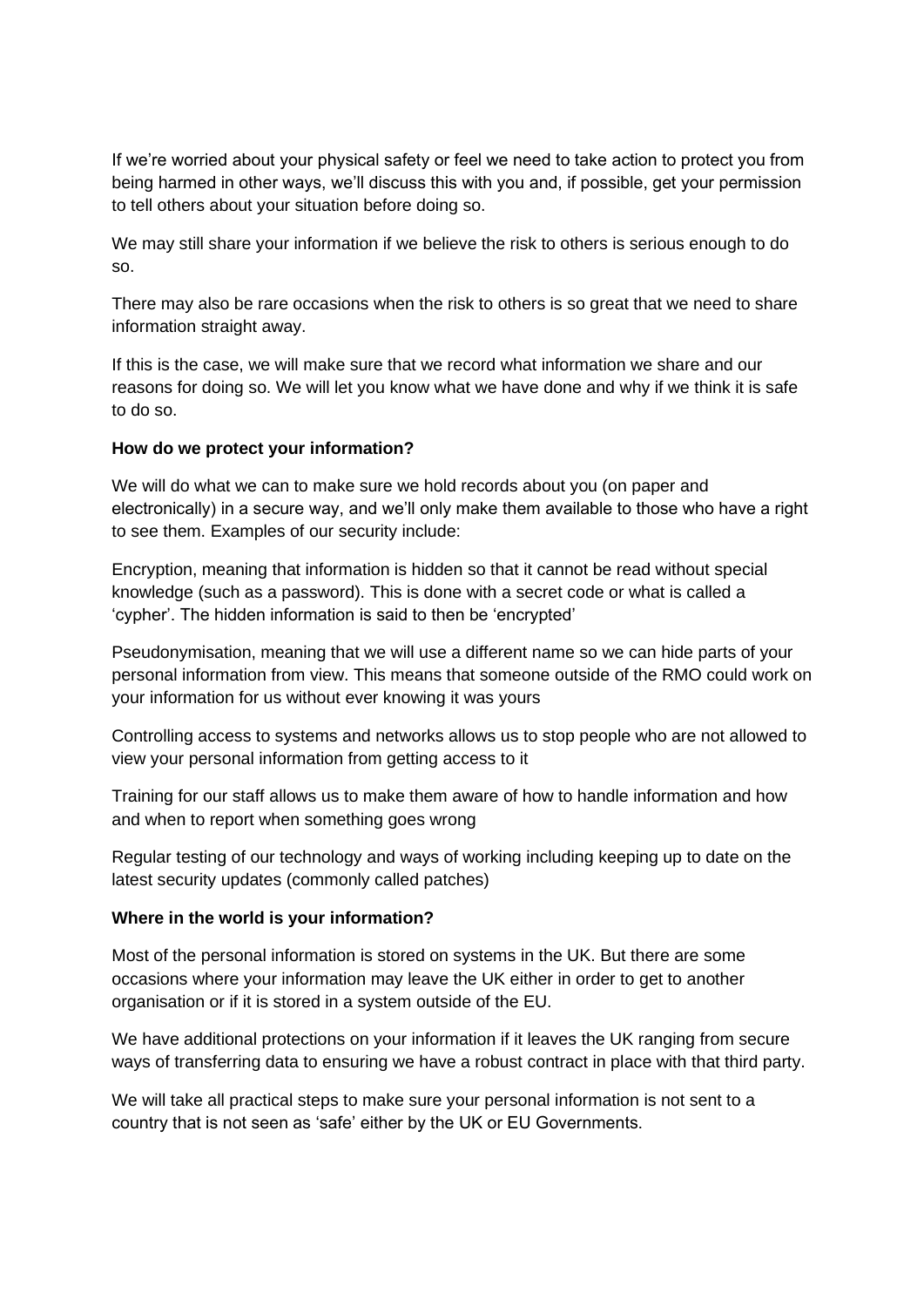If we need to send your information to an 'unsafe' location, we will always seek advice from the Information Commissioner first.

# **How long do we keep your personal information?**

There is often a legal reason for keeping your personal information for a set period of time, we try to include all of these in our retention schedule.

For each service, the schedule lists how long, your information may be kept for. This ranges from months for some records to decades for more sensitive records.

#### **Where can I get advice?**

If you have any worries or questions about how your personal information is handled please contact the RMO dialling 020 7926 8105

For independent advice about data protection, privacy and data sharing issues, you can contact the Information Commissioner's Office (ICO) at:

Information Commissioner's Office Wycliffe House Water Lane Wilmslow Cheshire SK9 5AF

Telephone: 0303 123 1113 (local rate) or 01625 545 745 if you prefer to use a national rate number.

Alternatively, visit ico.org.uk or email [casework@ico.org.uk](mailto:casework@ico.org.uk)

#### **Cookies (not the edible ones) and how you use this website**

To make this website easier to use, we sometimes place small text files on your device (for example your iPad or laptop) called cookies. Most big websites do this too.

They improve things by:

- remembering the things, you've chosen while on our website, so you don't have to keep re-entering them whenever you visit a new page
- remembering data, you've given (for example, your address) so you don't need to keep entering it
- measuring how you use the website so we can make sure it meets your needs

By using our website, you agree that we can place these types of cookies on your device.

To learn more about cookies and how to manage them, visit AboutCookies.org or watch a video about cookies.

Unless the law allows us to, we do not:

- share any of the data we collect about you with others, or
- use this data to identify individuals